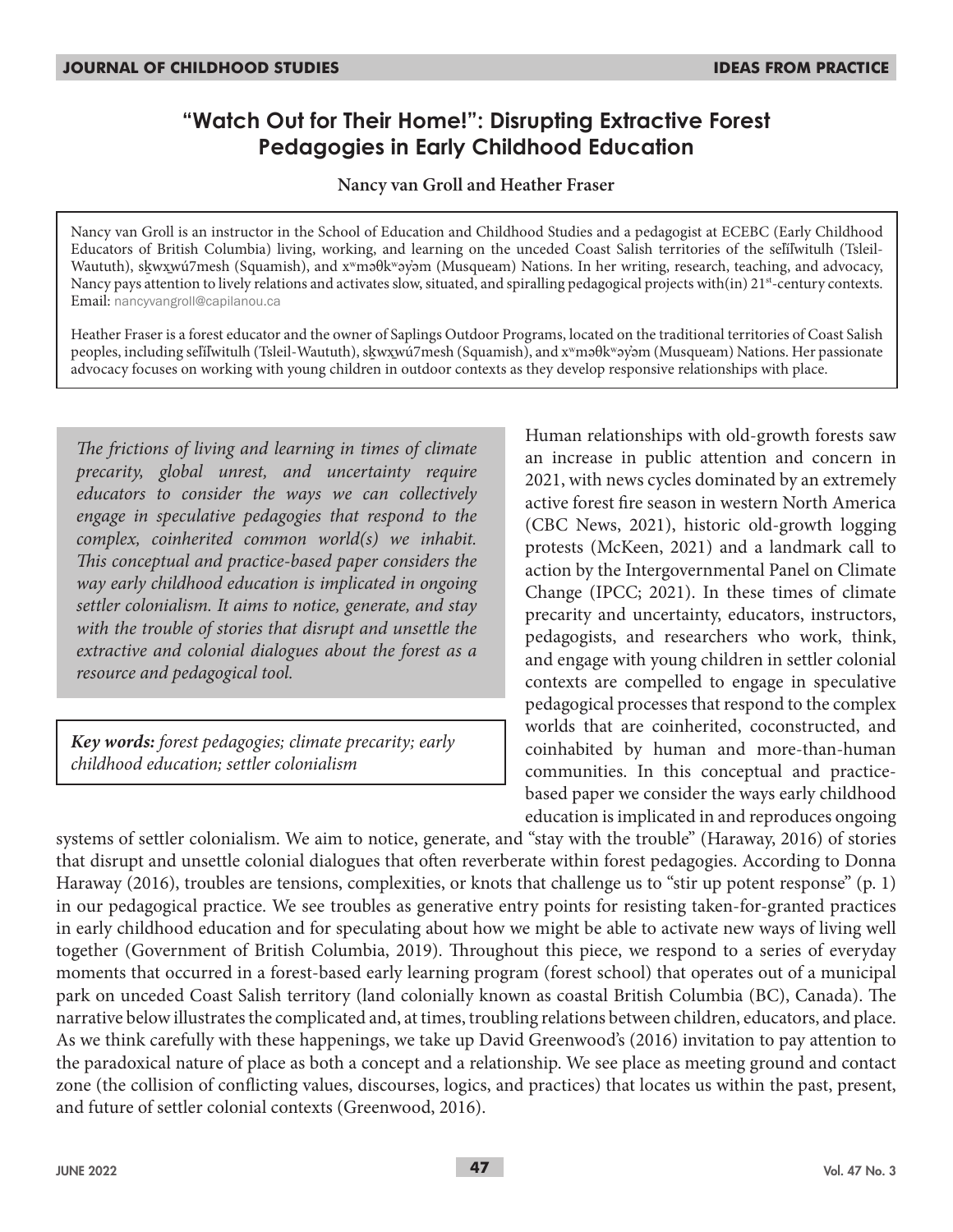Situated with/in this contact zone, we enact a troubled dialogue grounded in resistance to the romantic coupling of child and forest and engage deeply with pasts, presents, and futures of BC's coastal forests. We notice how the particularities of practicing within a forest-based program include frictions that are often overlooked as they compose shifting colonialisms. As Fikile Nxumalo (2015) notes, settler colonial conditions can present themselves through "material and discursive erasures, as well as dispossessions, displacements, and appropriations" (p. 22). We see traces, echoes, and scars of these erasures within everyday relations in the forest and are particularly troubled by the risk of perpetuating romantic, extractive, and redemptive discourses that present the pairing of child and forest as neutral, innocent, or inherently good (Nxumalo, 2015; Taylor, 2013). Inspired by Nxumalo, we seek to consider the ways colonialism shapes everyday relations in taken-for-granted ways and refigure our presence in the forest to dwell with the frictions and fraught complexities we encounter. We take seriously the provocation by the editors of this special issue and the organizers of the Responding to Ecological Challenges with/in Contemporary Childhoods colloquium to deepen our grappling with these issues into a speculative discussion of imperfect relations. We are also curious about what might happen if we shift our pedagogical focus away from the polarity between extractivism and reciprocity in ecological relations and toward dwelling in uncertainty, imperfection, and intimate unknowings. By remaining with unknowing, uncertainty, and trouble, we see possibility for resisting complex forms of settler colonialism that are enacted in early learning environments. The following story about a log is intended as a provocation, a narrative purposefully written with no solution or consensus to the dilemma of the log. We invite readers to pause and stay with the trouble in the children's and educators' experience.

## **"Watch out for their home"**

*The decaying log had been a centrepiece of the forest-based preschool program for many years. Not only was it a landmark and a place to gather, it had also in moments become many different things: a boat, a mountain, a balance beam, and even a kitchen. Over time, the log slowly rotted and decomposed, returning to the earth on which it once stood tall as a tree. After years of getting to know the rhythms and temporalities of particular parks, the educators at the forest school choose to gather in particular areas and avoid others. We pay close attention to what has changed over a hot, dry summer, or to where a river might be surging due to a fast snow melt in the alpine. Thinking with Robin Wall Kimmerer (2003), we carefully select meeting points for the school year that are open and generously spaced and without dense bush or a high presence of moss, so that our running and jumping bodies do not trample or interfere with the vital role moss plays in the creation and function of forest. Further, when salmon spawn in the fall, we might avoid the river entirely to give them (and the bears) space. By paying attention to plants, animals, and other ecological community members that coinhabit the forest, we hope to nourish a responsive and reciprocal relationship with the forest rather than an extractive one.* 

*In the spring of 2020, educators had been suggesting to the children that they try out other fallen logs during their play in an attempt to minimize the damage the program does to this particularly favoured log. On a crisp, damp morning, one of the younger children in the group was sitting quietly beside the log as older boys jumped off of it playing a "big movement game." The boy's attention shifted from the group's energetic activity to carefully examine the smaller details and happenings of the log. All of a sudden, another child landed precariously on the side of the log and a large chunk of decaying wood fell to the ground. Hundreds of wood bugs and other tiny insects scurried out of the commotion. The children began excitedly running about and kneeling down to catch a glimpse of a bug in transit. A heated debate broke out over whether or not they should continue to play there, as a few children pointed out that the jumping had "broken" the bug's home. Alex (pseudonym) pointed out the many small holes on the log and said that they had noticed bugs crawling in and out of those holes. Jamie (pseudonym), who had been sitting next to the log originally, began to share with the group all of the different bugs he had observed that morning. The discussion turned to a consideration as to whether or not the group should play on the log in the future.*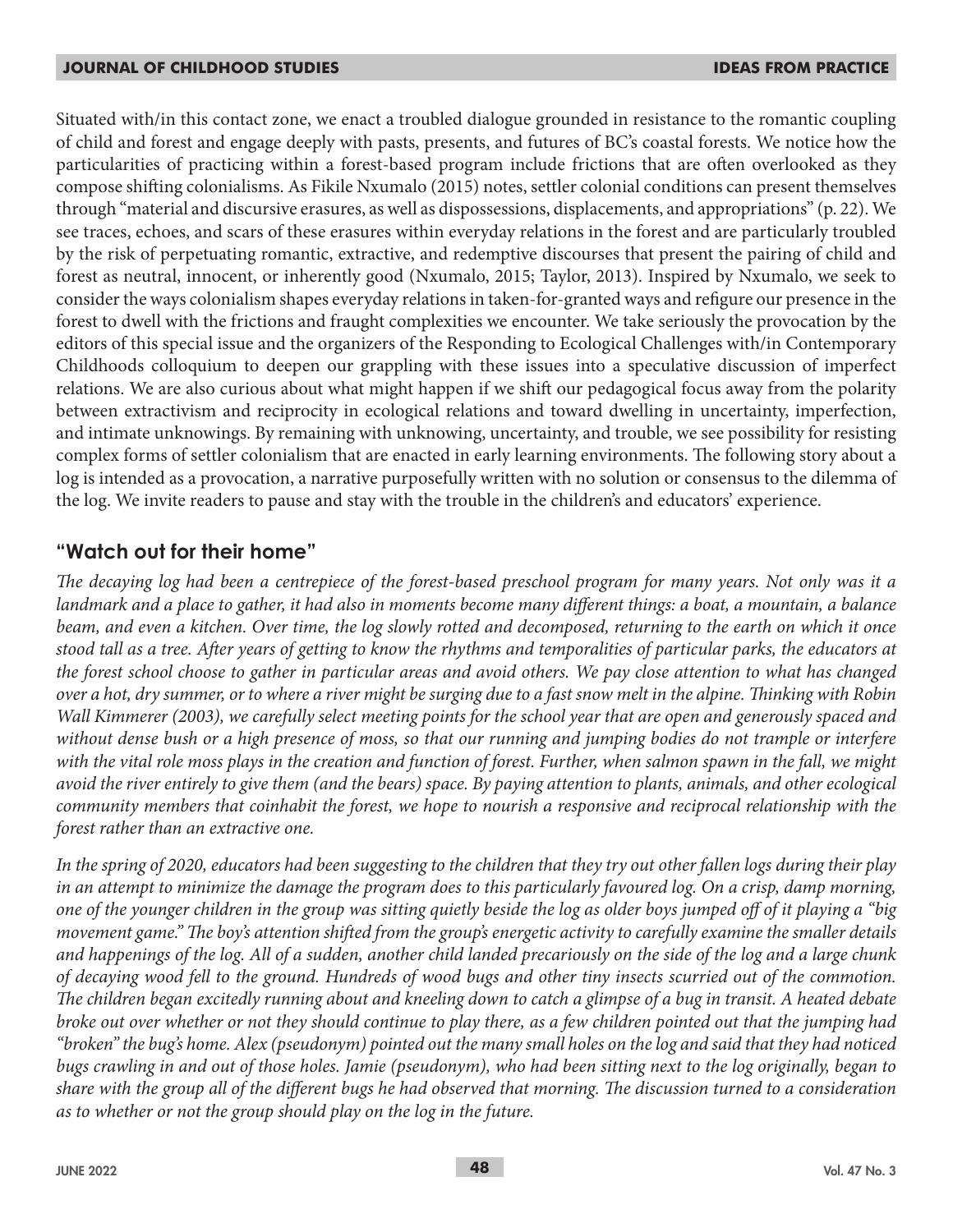*On our return to the forest the following week, Jamie carefully sat down in the same spot next to the log. As the group of older children moved throughout the forest, he watched warily. When the group neared the decomposing log, Jamie jumped up and yelled, "Hey! Watch out for their home! We don't want to break it again!"*

Moments like these become troubles, or contradictory contact zones for activating our pedagogical responses. In this instance, this particular log became a "protected" area of the forest, avoided and cared for by children and educators. However, this event exposed a trouble, a knot of uncertainty that has possibility to be activated pedagogically. How and why do we minimize our damage? Who gets to decide which log gets touched and which goes untouched? How should we respond to the forest's rhythms? As educators, in situations like this, navigating the tensions of learning with and in the forest while upholding symbiotic ecological relations is paradoxical. Our presence is not and has never been neutral or innocent. We are deeply implicated within the ways colonialisms shift and are recomposed. This leaves us with uncertainty. What has or has not been protected? Who is here with us? Who isn't? How might we stay with our troubles and contradictions in order to activate new relations between forests and pedagogy?

### **Troubled histories, uncertain futures**

Paying attention to everyday encounters between children and place is essential in attuning to and upholding the pedagogical and ethical values of living and learning well together in common worlds (Latour, 2004; Taylor, 2013). These small but significant moments provide insight into the ways children and educators relate to and with place and support educators in enacting responsive pedagogies. Central to our work is a concern with the ways that narratives of innocence and purity have penetrated deeply into conceptualizations of both forests and children (see Pacini-Ketchabaw, 2013 and Taylor, 2013 for critical engagements with nature-based early childhood programs). To operate a forest school, there must be a partnership and agreement between the local parks board, which results in a business licence to operate in that space. Conversely, there are areas such as crown lands or provincial parks that forest schools are prohibited from operating within. For the forested areas that are deemed open for this type of educational use, programs carefully complete risk and impact assessments of the spaces within the park, explaining how they will mitigate harm to the ecological community. This process is grounded in a Eurocentric assumption that particular parts of the forest should be protected from human and other damage. In North America, "nature parks," or enclosures of "wilderness" cared for and controlled by local and federal governments, have a history fraught with "strategic amnesia" (Apffel-Marglin, 2012) on the part of settlers about Indigenous communities' ancestral stewardship and deep relationships with lands, a history that has resulted in the systematic displacement and legal erasure of Indigenous presence, agency, and ownership (Plumwood, 2001. The idea of preserving large areas of land through conservation policies to protect them from the environmental consequences of industrialization conveys a utilitarian relationship intended to contradictorily rein in the excesses of capitalism through the lens of conservation. What results is that some places, chosen for their beauty, fragility, or biodiversity, are extremely protected, while others are devastated (Apffel-Marglin, 2012; Cronon, 1996).

Conservation policies intertwine deeply with neoliberal logics, which, as we demonstrated above in Jamie's request to protect a particular log, have inadvertent consequences. The park in which the forest school operates has been selected for conservation—positioned within BC's Lower Mainland as a pure space that must be protected from damage. As a part of the school's collaboration with the local parks board, children and educators must carefully protect particular logs from the consequences of forest play and leave no trace of our presence in the forest. However, in troubling the settler colonial logics that insidiously permeate  $21<sup>st</sup>$ -century forest relations, we are moved to orient ourselves and our pedagogies differently. We wonder, how might we refigure our relationships and attempt to unknow powerful hierarchal assumptions about the forest? In our work, the issue of minimizing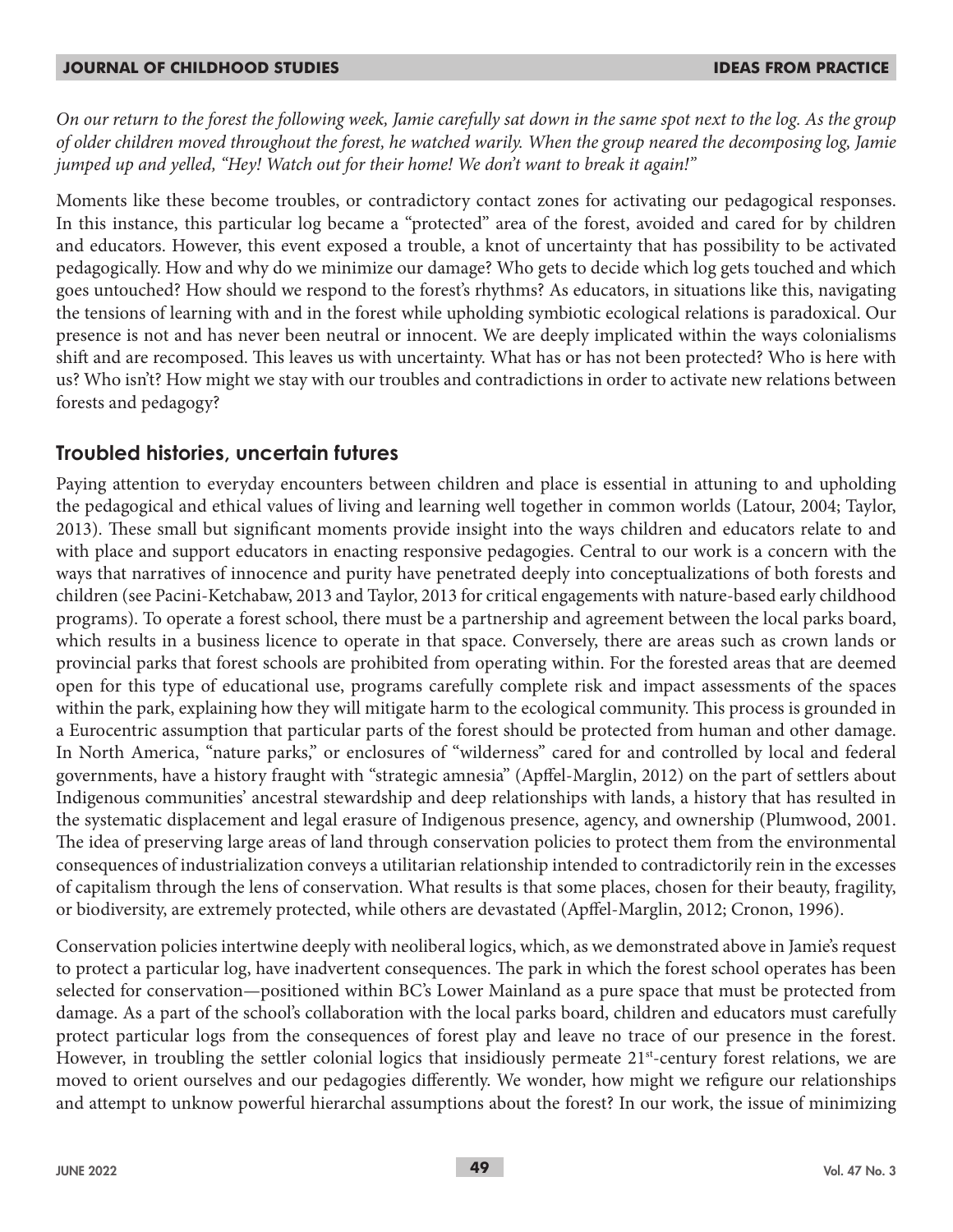damage to natural spaces unfolds into uncertainty as we consider the assumptions, conditions, and logics that have been inherited and recreated. The romantic and redemptive coupling of the child and nature further the parallel assumptions of innocence and purity that are dominant in 21<sup>st</sup>-century conceptualizations of forests and children. There is a push to conserve children's innocence from technology and artificiality by seeking to resituate early childhood education in green spaces, the assumption being that by simply pairing the child and the forest, we can preserve the purity and "goodness" of both (Louv, 2005, Taylor, 2013). This maintains early childhood education's political neutrality, as well as a system of logics that ignores the colonial pasts, presents, and futures of forests. A romantic coupling of the child and nature as innocent often results in fundamentally extractive encounters with nature. In this arrangement, the forest is positioned as a resource or pedagogical tool that offers redemptive qualities. The child is positioned as deficient, in need of intervention or a "return to nature" to ensure their health, well-being, and developmental trajectory (Burman, 2017). A significant amount of research regarding children and "nature" focuses on how children benefit developmentally and academically from spending extended periods of time in nature (see Louv, 2005 and Sobel, 2005 for detailed accounts of the benefits of nature). This positioning has repercussions that uphold settler colonial logics of extracting resources from the forest for human gain, as well as dominant, colonially driven discourses about who and how a child should be (Burman, 2017).

Forests are a meeting point and contact zone for activating different types of pedagogical, political, and ethical relationships to the climate crisis. As we invite the reader to stay with the trouble of the narrative of the log, it is important to note that certain knowledges or ways of being are privileged in early childhood programs, where others are ignored. Jamie's response to the possible destruction of the log is similar to how many people respond to the intensifying climate crisis. Societal responses to the ecological devastation all terrestrial beings face (but are not equally implicated in) commonly (and paradoxically) manifest as a search for human solutions: technological interventions, conservation policies, and collective or individual action. Researchers, journalists, and politicians steeped within Western scientific values often settle into a discourse of positioning humans as agents of change, or caretakers of the environment who are obligated to troubleshoot technological initiatives that will reverse the damage we have done. Capitalist, neoliberal, and extractivist logics orient us toward the belief that the world can again be "pure," rid of toxicity and waste, if only we invent or discover the right technology, resource, or cure (Shotwell, 2016, Tsing, 2015). These logics have emerged from a Euro-Western historical assumption of humans thinking themselves to be central to and separate from ecological, earthly relations, an assumption that is closely tied to a powerful value system oriented around notions of truth and objectivity—an epistemological fascination with conflating legitimacy, consensus, and power (Burman, 2017; Marker, 2018; Taylor, 2013). Centuries of Western imperialism and colonialism have influenced what we have come to know as normal, neutral, or selfevident and have accelerated the emergence of an artificial binary between that which is "natural" and that which is "human." Such "legitimate" knowledge systems silence onto-epistemologies of non-Euro-Western communities and have contributed to what Marie Battiste (1998) terms cognitive imperialism, a form of manipulation used to discredit nondominant knowledge systems and values with the intent of universalizing one source of "valid" knowledge. This powerful form of imperialism has its resonance in all aspects of society—politics, education, ethics, the economy, and so forth.

According to Michael Marker (2018), "modernist social systems and knowledge taxonomies have too often followed a colonialist recipe for seeing the landscape as an inanimate surface for extracting, shaping, and constructing the artifacts of progress" (p. 453). This view of land is evident in the ways forests are often seen and positioned as a resource or "weapon" in the "fight" against climate change, with much debate and speculation about their role in the stabilization, restoration, and ultimate redemption of the climate (Popkin, 2019). Seeing a forest as a "surface" also presents itself powerfully within discourses of early childhood education—and is visible in Canadian approaches to curriculum and pedagogy, as well as dominant images of the child throughout the  $20<sup>th</sup>$  and  $21<sup>st</sup>$  centuries. We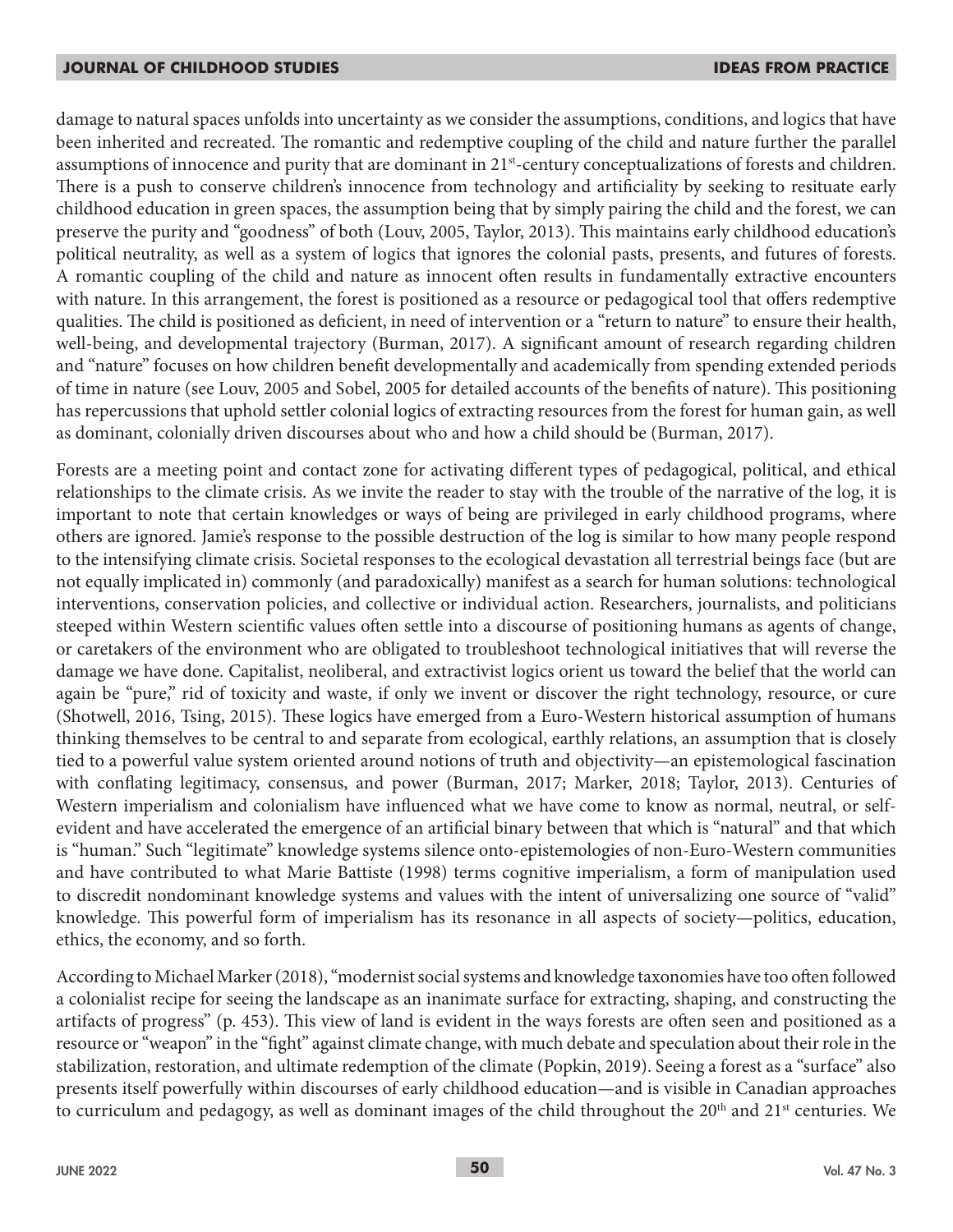offer the log narrative as an example of a messy and uncertain everyday encounter (Taylor, 2013) that illustrates the need to refigure forest relations as more than instrumentalized, neutral, or static. The encounter troubled us, and made us rethink the ways our pedagogical choices are implicated in recreating settler colonial logics. What values or relationships do we as educators want to sustain, resist, or disrupt in our practice? Conversations about damage to the log and how we might minimize that damage might lead us to enact place inquiries. For example, as educators we might bring children into conversations about why certain rivers should be avoided in the fall, or about the flight patterns of birds who noisily join us at certain time of day or year and otherwise disappear, or about what it means to be implicated in the destruction of a home. In essence, we speculate that a deep attunement to place opens up pedagogical possibilities that resist extractivism. What stories do forests hold? Ultimately, these everyday, small encounters might support us in locating ourselves and our pedagogies differently within BC's colonial pasts, presents, and futures. However, as Glenda MacNaughton (2005) reminds us, "critical reflection means that there are always far more questions than there are answers" (p. 15).

# **Refiguring endings: Pedagogies of staying with the trouble**

In coming together to write this paper, we recognized and grappled with the trouble that in making visible the mattering of this forest story through writing, we tell—and, one could argue, extract—a one-sided story of the child-log encounter to express our thinking and concerns. As Haraway (2019) says, "it matters what stories tell stories; it matters whose stories tell stories" (p. 565). We acknowledge that telling forest stories outside of the forest with(in) which they emerged indicates anthropocentric bias, but we hope our attempts to stay with the trouble of tensions might contribute to a body of work that resists extractivist logics and colonial discourses. Pedagogy is and will always be troubled, be it through ideas, pasts, presents, futures, and that which we cannot predict. We speculate that thinking-with unknowing, uncertainty, and trouble is a generative pedagogical response to the complex, coinherited common worlds (Latour, 2005) we inhabit. In doing so, we position forest relations as imperfect, always emerging, and situated, and hold space for multiple ways of being, understanding, and knowing the land. Our pedagogies privilege unknowing and uncertainty and seek to create a space for discussing imperfect ecological relations. If we consider ourselves a part of an ecological community, recoiling against the extraction of resources, how do we navigate this tension of being with(in) and outside of this story? The frictions of caring for the forest, of having empathy for more-than-human community members and falling into ongoing settler colonial patterns of deciding what or who should be protected in a forest are intricate and nuanced. It is uncomfortable for a story to have no ending, and as Haraway (2020) states, "it matters what ends end endings" (p. 445), but we believe that ending with uncertainty is pertinent in staying with the trouble of refiguring forest pedagogies. We invite readers to pay attention to everyday encounters in the early childhood spaces you inhabit. How might you invite children to see the forest as relationship rather than resource?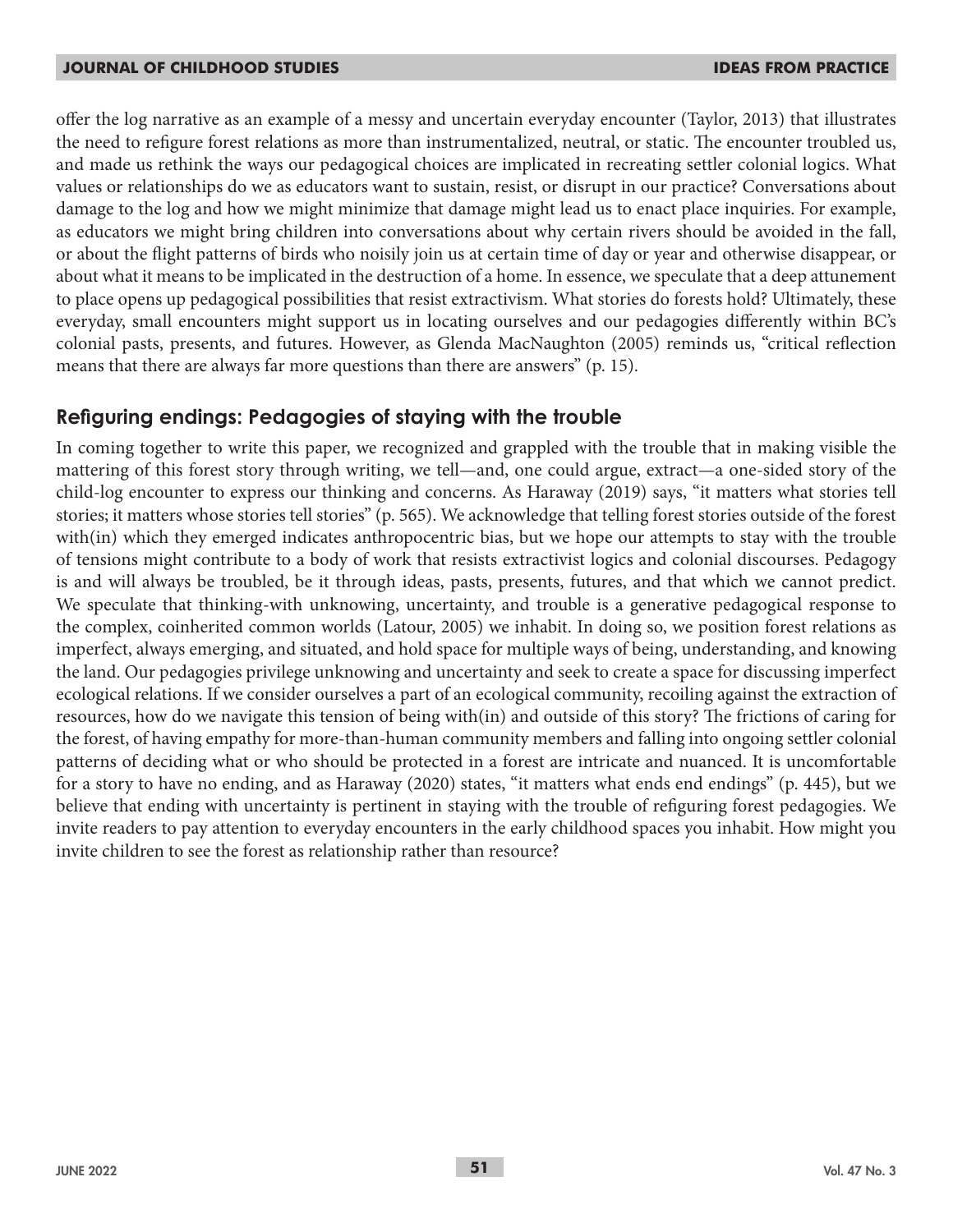### **References**

- Apffel-Marglin, F. (2011). *Subversive spiritualities: How rituals enact the world.* Oxford University Press. https://doi.org/10.1093/ acprof:oso/9780199793853.001.0001
- Battiste, M. (1998). Enabling the autumn seed: Toward a decolonized approach to Aboriginal knowledge, language, and education. *Canadian Journal of Native Education, 22*(1), 16–27. https://doi.org/10.14288/cjne.v22i1.195792
- Burman, E. (2017). *Deconstructing developmental phycology* (3rd ed.). Routledge.
- CBC News. (2021, August 20). What you need to know about B.C wildfires for August 20. https://www.cbc.ca/news/canada/britishcolumbia/wyntk-bc-wildfires-aug-20-1.6147114
- Cronon, W. (1996). The trouble with wilderness: Or, getting back to the wrong nature. *Environmental History, 1*(1), 7–28. https://doi. org/10.2307/3985059
- Government of British Columbia. (2019). BC early learning framework. https://www2.gov.bc.ca/gov/content/education-training/earlylearning/teach/early-learning-framework
- Greenwood, D. A. (2016). Creative tensions in place conscious learning: A triptych. *Journal of the Canadian Association for Curriculum Studies, 13*(2), 10–19. https://jcacs.journals.yorku.ca/index.php/jcacs/article/view/40279
- Haraway, D. J. (2016). Staying with the trouble: Making kin in the Chthulucene. Duke University Press.
- Haraway, D. J. (2019). It matters what stories tell stores; it matters whose stories tell stories. *a/b: Auto/Biography Studies, 34*(3), 565–575. https://doi.org/10.1080/08989575.2019.1664163
- Haraway, D. J. (2020). Carrier bags for critical zones. In B. Latour & P. Weibel (Eds.), *Critical zones: The science and politics of landing on earth* (pp. 440–445). ZKM Center for Art and Media Karlsruhe & The MIT Press.
- Intergovernmental Panel on Climate Change. (2021). AR6 climate change 2021: The physical science basis. https://www.ipcc.ch/report/ ar6/wg1/
- Kimmerer, R. W. (2003). *Gathering moss: A natural and cultural history of mosses*. Oregon State University Press.
- Latour, B. (2004). Why has critique run out of steam? From matters of fact to matters of concern. *Critical Inquiry, 30*(2), 225–248. https:// doi.org/10.1086/421123
- Louv, R. (2005). *Last child in the woods.* Algonquin Books of Chapel Hill.
- MacNaughton, G. (2005). *Doing Foucault in early childhood studies: Applying poststructural ideas*. Routledge.
- Marker, M. (2018). There is no *place of nature;* there is only the *nature of place:* Animate landscapes as methodology for inquiry in the Coast Salish territory. *International Journal of Qualitative Studies in Education, 31*(6), 453–464. https://doi.org/10.1080/09518 398.2018.1430391
- McKeen, A. (2021, August 25). It started as a blockade. Now B.C.'s Fairy Creek protests are putting old-growth logging and RCMP enforcement on the 2021 political agenda. *The Toronto Star.* https://www.thestar.com/news/canada/2021/08/25/it-started-as-ablockade-now-bcs-fairy-creek-protests-are-putting-old-growth-logging-and-rcmp-enforcement-on-the-2021-political-agenda.html
- Nxumalo, F. (2015). Forest stories: Restorying encounters with "natural" places in early childhood education. In V. Pacini-Ketchabaw & A. Taylor (Eds.), *Unsettling the colonial places and spaces of early childhood education in settler colonial societies* (pp. 21–42). Routledge.
- Pacini-Ketchabaw, V. (2013). Frictions in forest pedagogies: Common worlds in settler colonial spaces. *Global Studies of Childhood*, *3*(4), 355–365. https://doi.org/10.2304gsch.2013.3.4.355

Plumwood, V. (2001). Environmental culture: The ecological crisis of reason. Routledge. https://doi.org/10.4324/9780203996430

Popkin, G. (2019, January 17). The forest question. *Nature, 565*, 280–282. https://www.nature.com/articles/d41586-019-00122-z